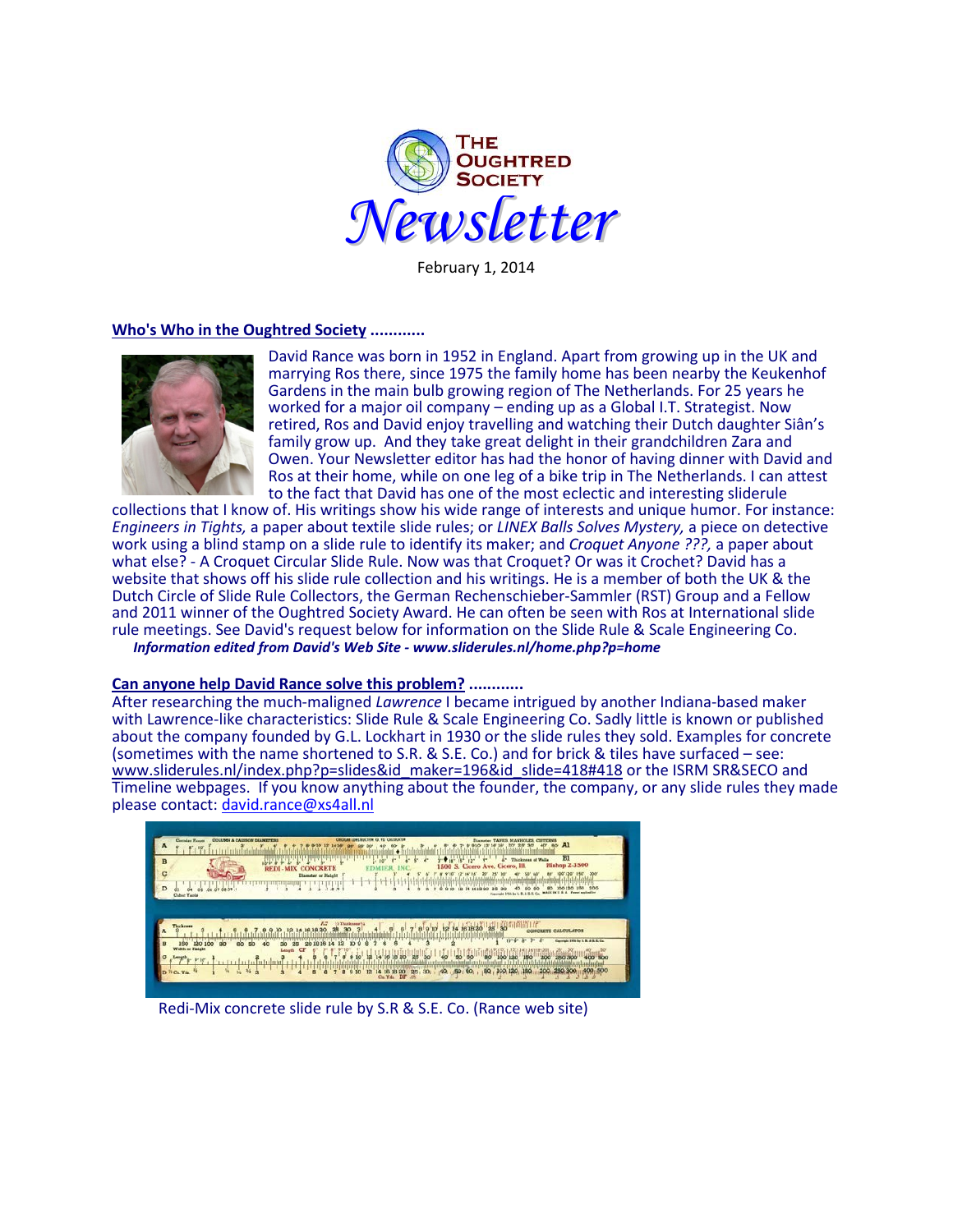### **From Klaus Kühn - Collectanea de Logarithmis ..........**

On the 400th anniversary of the calculating paradigm shift, *the logarithm,* Klaus Kühn has chronicled everything known about John Napier's invention of logarithm tables in a digital book in what he calls his *Collectanea de Logarithmis.* The bilingual German/English content of the Collectanea consists of more than 3200 entries representing umpteen articles, many tables and Internet links relevant to the logarithm.



This logarithmic "labour of love" took more than 10 years of research to collect and compile. The book includes a unique 121-page worldwide inventory of more than 3100 tables by the year they were first published, the author, the title, the publisher/city, the language and for many, a link to an online source. Nearly a quarter of the links are to 700 digitized original tables and most are downloadable. Some of the over 90 articles, 27 of these in English, have never been previously published or are not readily available anywhere else.

The sheer volume of the contents practically and financially precluded publishing the Collectanea de<br>Logarithmis as a book. So it is only available digitally on a copy protected DVD. A once-off fee of 60 Euro – 50 Euro for OS-Members - (plus postage) is charged to cover the cost of the DVD, a USB security device to unlock the copy protection and annual updates to the Collectanea. Note that the DVD runs only in a Microsoft (XP/VISTA/Windows 7/8) environment.To order, contact Klaus via email. Klaus also welcomes any comments or enquiries.

*Information from Klaus Kühn, Editor. email: [napier2014@iasim.de](mailto:napier2014@iasim.de)*

# **Winter Meeting March 1, 2014 in Las Vegas - Update ............**



Plans for the OS Winter Meeting the weekend of March 1, 2014, have progressed extremely well. It should be a great meeting, as early registrations are proceeding at a record rate. We are asking everyone who is thinking seriously about coming to the meeting please register now so that we will be able to arrange sufficient facilities. Please **[Register HERE](http://www.oughtred.org/WinterMeeting_2014.shtml)** now.

**Hotel Arrangements:** We have made arrangements with The Baymont Inn (part of the Wyndham Hotel Group) at 4055 Palos Verdes Street, Las Vegas, NV 89119, which is only 3 blocks from the meeting site and one mile east of the Strip. Our group rate is \$48 per night (very reasonable for Las Vegas!). While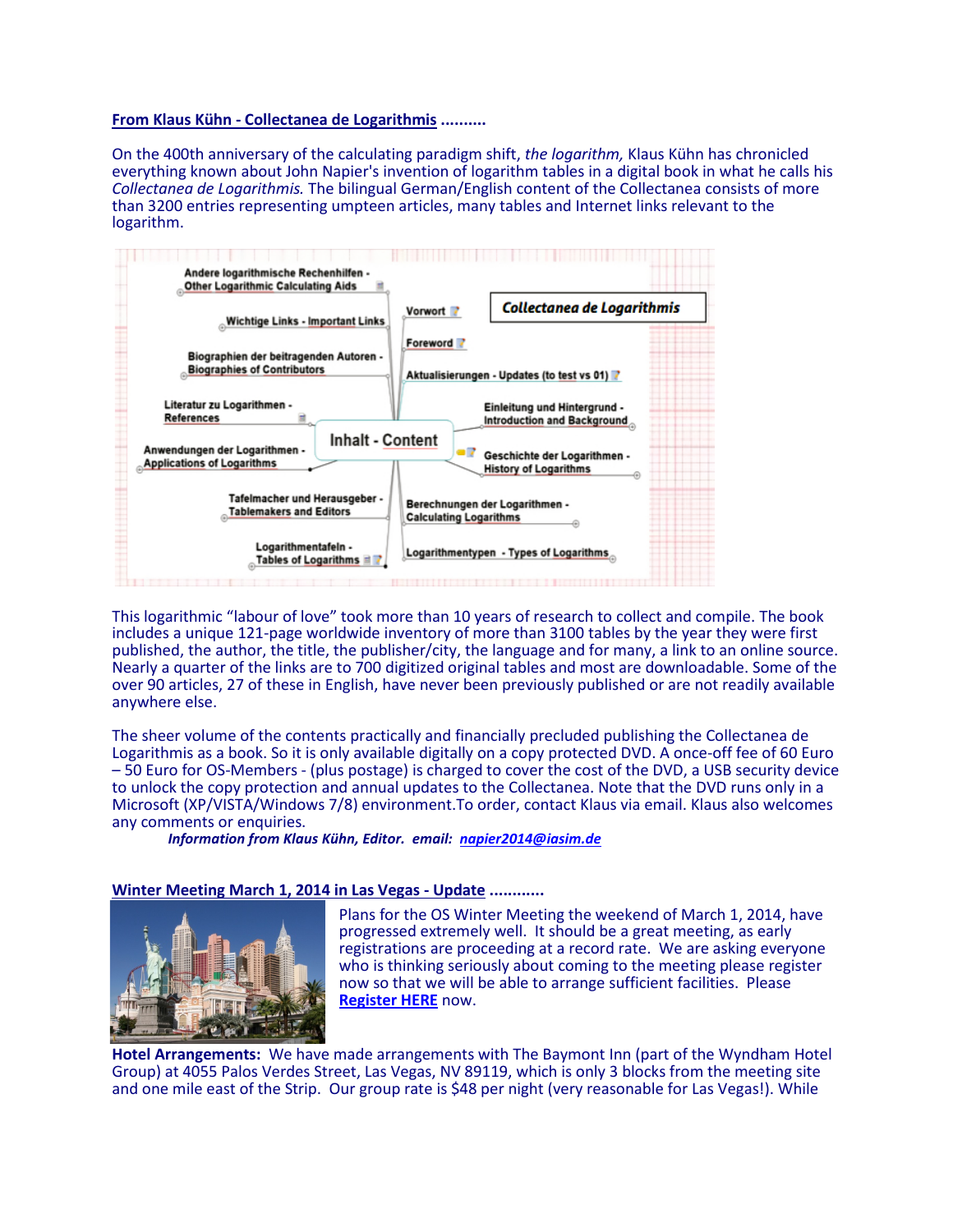some attendees may wish to stay elsewhere in Las Vegas to be closer to the Strip, Richard Davis was able to negotiate this very favorable rate for us, and it will be nice to be able to be together. **To make reservations, please call the hotel directly at 702-473-6400 and select #5 Front Desk when prompted. Then ask for the Oughtred Society group rate (do not register online!).** 

**Group Meals:** Optional group buffet dinners Friday, February 28 and Saturday, March 1 at the Baymont Inn, our conference hotel, in a private room. Please advise your choices by email to Dick Rose.

**University of Nevada-Las Vegas:** We are extending guest invitations tointerested UNLV students and faculty. They should add an exciting dimension to the meeting. Physics Professor Dr. Bernard Zygelman will be our guest speaker on the subject of John Napier, celebrating the 400th year anniversary of his discovery of logarithms..

 **Sunday Event:** For those who plan to remain in Las Vegas on Sunday, March 2, we are arranging a visit to Boulder dam. We will also arrange a breakfast meeting place before the field trip.

**Questions and Suggestions:** If you have any questions or suggestions, please contact meeting chair, Dick Rose, at rarose@rose-vintage-instruments.com

**Meeting Registration:** Please [Register HERE](http://www.oughtred.org/WinterMeeting_2014.shtml) if you have not already done so. Thanks.

#### *Combine a pleasure or vacation trip with a great slide rule meeting! Information from Dick Rose, Meeting Chairman*

## **International Meeting IM2014 - Reminder ............**



The Dutch Circle (KRING) has made the final choice for the old city of of Delft as location for this year's International Meeting of Slide Rule Collectors, IM2014. Facilities have been reserved, and the announcement will be made soon. The conference will take place on Friday afternoon and Saturday, September 5 - 6. The city of Delft is about as old as Leiden, where the IM2010 meeting was organized four years ago. It too has charming canals, museums and other interesting places to visit. There is however a

different flavor in the type of students in Delft, at the oldest Technical Universityin the Netherlands.

In the program of presentations there is still room for additional papers. The theme of IM2014 is Turning and Sliding", but in a broad sense - so definitely not restricted to round and straight slide rules only.

I (your newsletter editor) plan to do a 6-day boat and bike trip in The Netherlands during the week before the meeting. Anyone interested in joining me, please let me know. The riding is easy, and the cost reasonable (c.\$1000 room, meals, bikes & guide included)

To submit papers for IM2014, please contact: [ovpoelje@rekeninstrumenten.nl](mailto:ovpoelje@rekeninstrumenten.nl) *Information from Otto van Poelje and your editor*

# **[Classic Slide Rules](http://osgalleries.org/classic/index.html) is a New Addition to the OS website ............**

Ted Hume and Rod Lovett have teamed to produce a tabulation of [Classic Slide Rules](http://osgalleries.org/classic/index.html) on the OS web site. The collection is in four classic categories – Historic Design, Most Popular, Top of the Line or Scarcest, and Specialty. Images and descriptive information are provided for each of the 147 rules in the collection. Ted & Rod welcome your comments and suggestions. See also [Rarities Gallery](http://osgalleries.org/os/index.html) on the Oughtred Society web site

#### **New Members in January are ............**

- Marc-Yvon Comeau, Massanutten, VA
- Timothy Howard, Albuquerque, NM
- Aubrey Keet, Campbell, CA
- Kent Myers, Norman, OK
- Raymond Nasir, Castro Valley, CA
- John Pederson, Chanhassen, MN
- Jacques Perregaux, Emmenbruke, Switzerland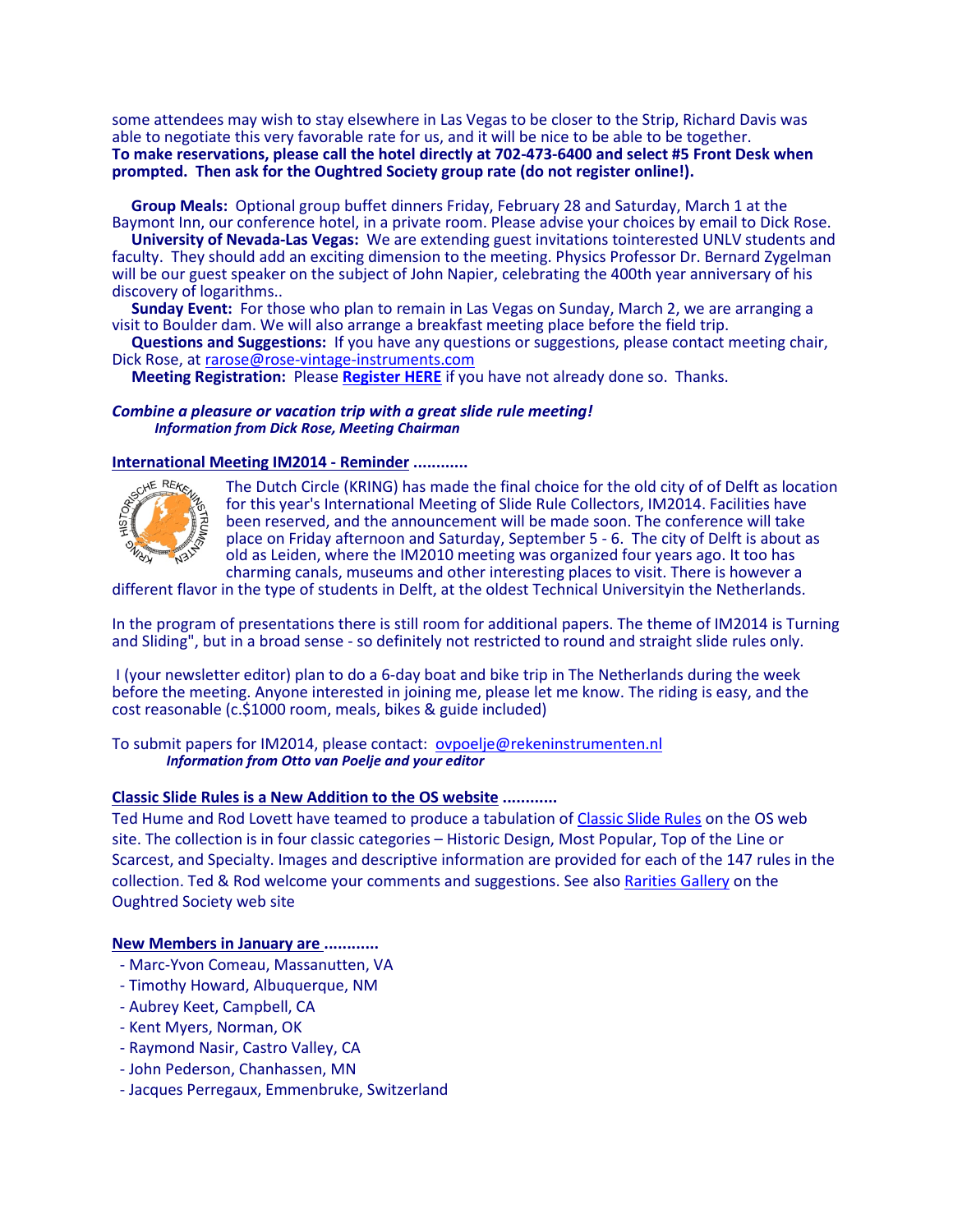# - Wayne R. Pinnow, Edgerton, WI **Welcome to the Oughtred Society!** *Information from Clark McCoy, Membership Secretary*

# **Reminder to Renew Membership in the Oughtred Society ............**

Visit the [Oughtred Society](http://www.oughtred.org/) website and select Membership in the main menu.

## **Upcoming articles in the Spring 2014 (Vol 23.1) Journal ............**

- 
- *B47 Slide Rule* by Bill Robinson
- *Chisel Cursors* by Clay Castleberry *Clark & Company* by Tom Wyman
- *Combined Slide Rules* by Panagiotis Venetsianos
- *HP Commemorative Calculators* by Otto van Poelje *Moinot's Stadia* by Richard Hughes
- 
- *Paper Excise Rule* by Tom Wyman
- 
- *Station Pointer* by Robert Sauer *UNIS - France: A collective Trade Mark* by Panagiotis Venetsianos
- *Writing - My Take* by Tom Wyman

### **Notable sales on eBay in January 2014 ............**

#### **US Makers:**

- 1) Dempster RotaRule (without magnifier) sold on Jan.1 \$999
- 2) Pickett C19-T Microwave Transmission Slide Rule \$500
- 3) Pickett 4-ft demo N803-ES slide rule \$400
- 4) Pickett 7-ft demo 1010-ES slide rule \$350
- 5) K&E 20-inch surveyors slide rule, Model N4102 \$307
- 6) Pickett Hydraulic slide rule model N906-T \$200
- 7) K&E Deci-Lon 5-inch 68-1130 slide rule \$182
- 8) K&E 4160 Chemist slide rule (2 examples) \$134 & \$132
- 9) K&E 4082-3 Radio slide rule for Navy Training School \$126

#### **European Makers:**

- 1) Regle à calcul" réglettes multiplicatrices "de Genaille (c.1885) \$550
- 2) Rare Austrian Fromme circular surveying slide rule
- With c.1.25-m long scale and magnifier (details below)  $$450$
- 3) Nestler Multimath Duplex Nr. 0292 slide rule \$175
- 4) Rare Swiss Hiltpold semi-circular slide rule \$163
- 5) Common Faber Castell 2/83N Novo-duplex slide rule \$140
- 6) Mark IV Pilot Balloon Slide Rule \$130

## **Asian Makers:**

- 1) HAIOU PAI (Seagull) 6531 Hyperbolic Chinese slide rule. \$308
- 2) Flying Fish 1002 Hyperbolic slide rule \$200
- 3) Sun Hemmi No.256 Electrical Communication slide rule \$135



**Austrian Fromme Circular Surveyors Slide Rule c.1920. Sold on eBay in December 2013 for \$450.** This slide rule has an OD of 45cm & a set of calculating scales having scale lengths of over 1-m. Made of metal with celluloid scale surfaces. In a heavy wooden case to protect it from damage in the field.<br>Note the magnifying glass. Information from your editor